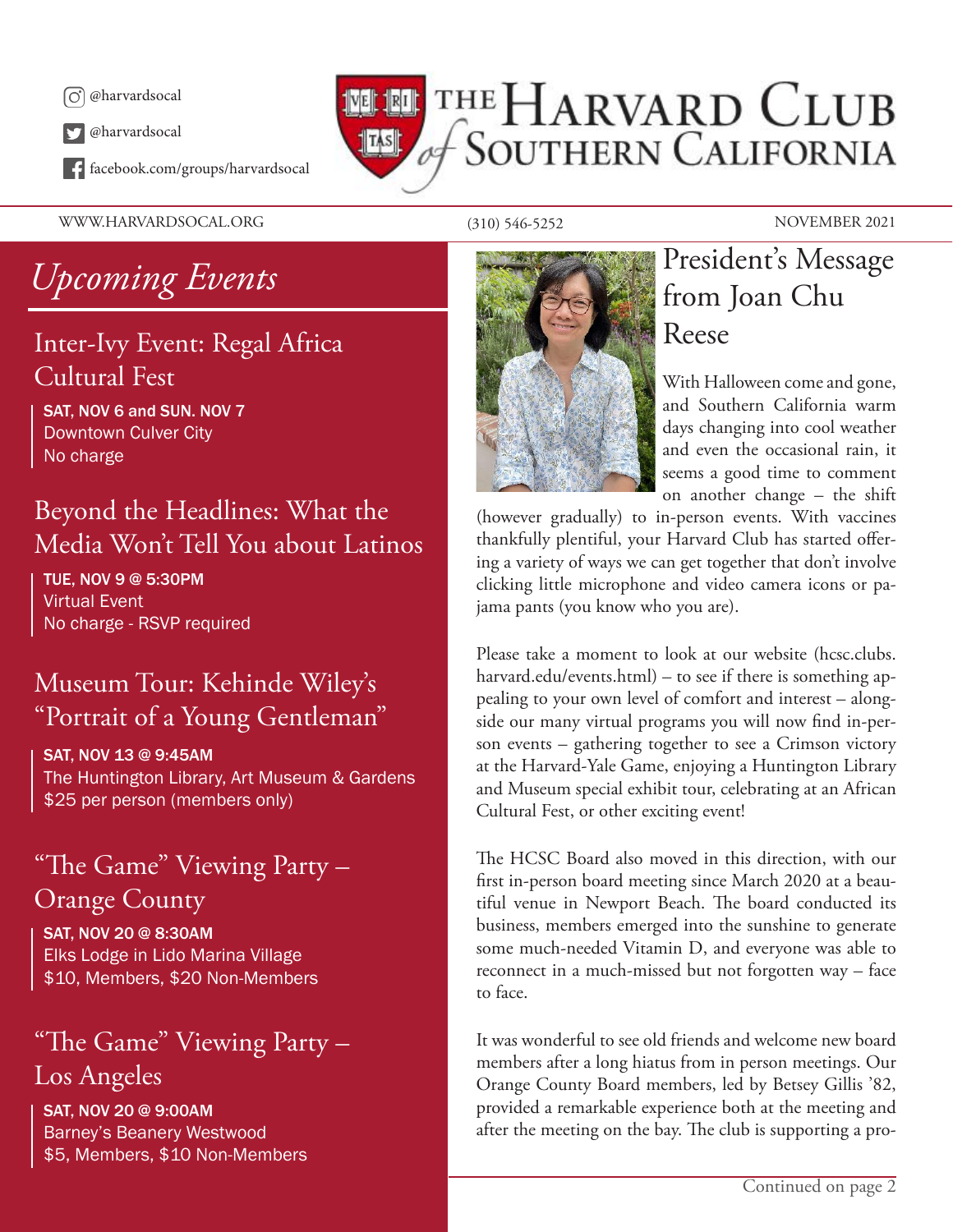gram enabling veterans and those with disabilities to enjoy a day on the water. Some of us were even lucky enough to get to sail the bay.

Please note indoor events will adhere to the new club COVID-19 Policy that all attendees show proof of vaccination, wear a mask if required by health authorities, and cooperate if contact tracing is necessary. Venues may have additional requirements, and the policy will likely evolve.

As always, if you'd like to become more involved, there are so many ways to do so, including becoming a board member! If interested, please reach out to harvardsocal@gmail.com. Be safe and hope to see you (perhaps in-person) soon!



*The Harvard Club of Southern California Board of Directors enjoy their first in-person meeting since March 2020.*



*The board, hard at work while enjoying the sunshine and Newport Harbor.*



*Courtesy of Corey Mazza '08*

## **Corey Mazza '08 Helps Afghan Interpreters**

Board Member and Vice President Finance Corey Mazza '08 has been featured in multiple media outlets for his efforts to assist his former interpreter and other Afghan refugees. Corey is a former Harvard football player who joined the U.S. Marines and served in Afghanistan in 2011. After retiring from the Marines in 2014, Corey pursued a career in finance and is currently a senior vice president at UBS in Los Angeles.

While Corey was in the Marines, he met an Afghan interpreter named Zabi, who worked with him when Corey led a platoon in Sangin's Northern Green Zone for the 1st Battalion, 5th Marines. Zabi was a young kid when he walked through minefields in the most dangerous place in the world to help our Marines. The Taliban have been hunting him and his family for years while he has worked to evade them. Corey connected Zabi to immigration attorney Darius Amiri to start the Special Immigrant Visa process in 2015. After the fall of Kabul, Corey led a dramatic effort to help Zabi escape the country with his wife. They are now in New Mexico and are in the long process of getting resettled.

Corey has started a fundraising campaign on GoFundMe to raise funds for Zabi and other Afghan interpreters, and has raised almost \$30,000 so far. To learn more about Corey's efforts, go to https://www.gofundme.com/f/zabi-andafghan-interpreters.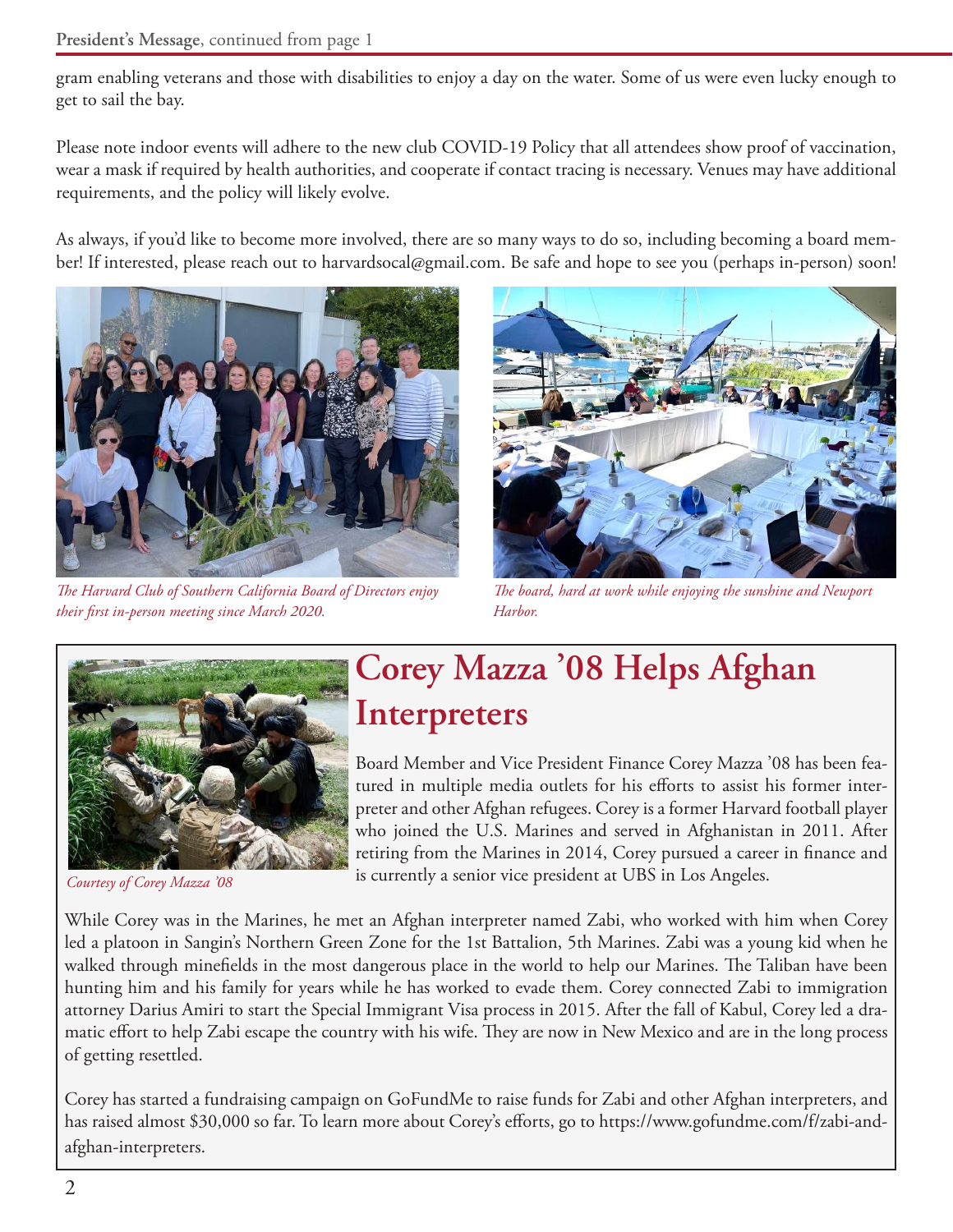## American Women and the Ongoing Battle to Save Democracy

On October 7th, the Harvard Radcliffe Institute hosted a Zoom lecture on *American Women and the Ongoing Battle to Save Democracy*. Jennifer Rubin, a *Washington Post* opinion writer and the author of *Resistance: How Women Saved Democracy from Donald Trump,* discussed how American women are essential to defending the rule of law and multiracial democracy. The lecture was part of the Kim and Judy Davis Dean's Lecture Series, which invites leading figures from across the arts, humanities, sciences, and social sciences to share their expertise and diverse perspectives with the Harvard community and the broader public. The lecture is available online.

### Climate Boot Camp

On October 14th, Harvard's virtual Climate Boot Camp began with the first of five online 90-minute sessions. The Climate Boot Camp is designed for people who are deeply concerned about the climate crisis and want to take action, but need to know more about planning and implementing sustainability strategies in their organization and/or community. It goes beyond the science of climate change to introduce participants to proven strategies, approaches and tools that support winwin-win climate action plans. The five online 90-minute sessions are complemented by an online eworkbook and course materials designed to help participants identify effective strategies relevant to their organizations. The other sessions will continue through the end of October. Registration is now closed, but the program will be offered again soon, and information will be available on the HCSC website.

## *The Enigmatist* and Special Post-Show Conversation with Magician David Kwong '02

On October 21st, 35 Harvard Club members and guests showed their vax cards and entered the magical world of the Geffen Playhouse to attend *The Enigmatist*, an immersive experience of puzzles, cryptology, and illusions by renowned magician, *New York Times* crossword constructor, and Harvard graduate David Kwong '02. After wowing the crowd with his sleight-of-hand skills, Scrabble skills, and crossword puzzle skills, David joined us for a Q & A. He discussed his journey from Harvard history major to working magician, how this particular show has evolved over time, and how many words a competitive Scrabble player must memorize. If you were unable to join the HCSC at this performance, we highly recommend you attend another performance! The show will be playing at the Geffen until November 14.



Harvard alumni can help solve our climate crisis and protect our environment.

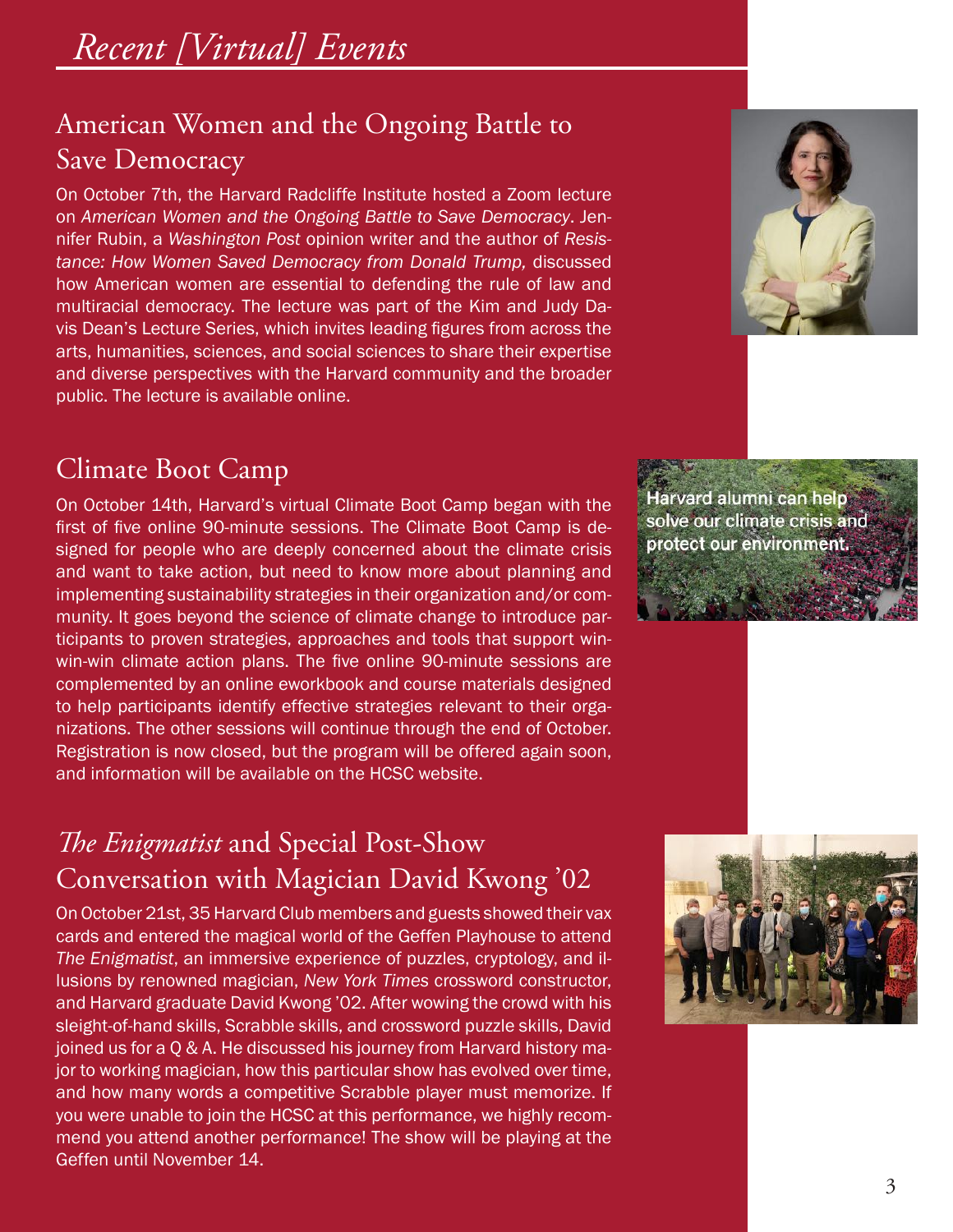# *Upcoming Events*

## Inter-Ivy Event: Regal Africa Cultural Fest

Please join us for a FREE 2-day outdoor fest celebrating African culture and promoting diversity, unity, and community.

SAT, NOV 6 and SUN, NOV 7 Downtown Culver City No charge Madeleine Mejia, madeleine\_mejia@post.harvard.edu

## Beyond the Headlines: What the Media Won't Tell You about Latinos and the 2020 Census

Join Laura Gomez (AB '86, Stanford Law, MA '88, JD '92, PhD '94 Stanford University) for a discussion on how the complexities of the Latino population in the United States combined with a census instrument designed to allow for detailed race data challenge the media and all of us to think more deeply about the Latino population of the U.S.

TUE, NOV 9 @ 5:30PM Virtual Event via Zoom No charge (pre-registration required) Madeleine Mejia, madeleine\_mejia@post.harvard.edu

## [Members Only] Museum Tour: Kehinde Wiley's "Portrait of a Young Gentleman"

Join the Harvard Club of Southern California in this unique experience to view Kehinde Wiley's *Portrait of a Young Gentleman* and Thomas Gainsborough's *Blue Boy* in its world debut at The Huntington Library, Art Museum, and Botanical Gardens.

SAT, NOV 13 @ 9:45AM The Huntington Library, Art Museum, and Botanical Gardens \$25 per person (members only) Marsha Hirano-Nakanishi, marsha\_hirano-nakanishi@post.harvard.edu

## "The Game" Viewing Party – Orange County

Come to the Elks Club on the waterfront in Newport Beach to watch Harvard beat Yale again at the 137th version of "The Game." Enjoy fellow Harvard alumni and cheer our Crimson on to Victory. This event is set up as a potluck bring to share with fellow alums. We look forward to seeing you there!

SAT, NOV 20 @ 8:30AM PT Elks Lodge in Lido Marina Village \$10 for members, \$20 for non-members Matthew Stasior MBA '87, mstasior@gmail.com







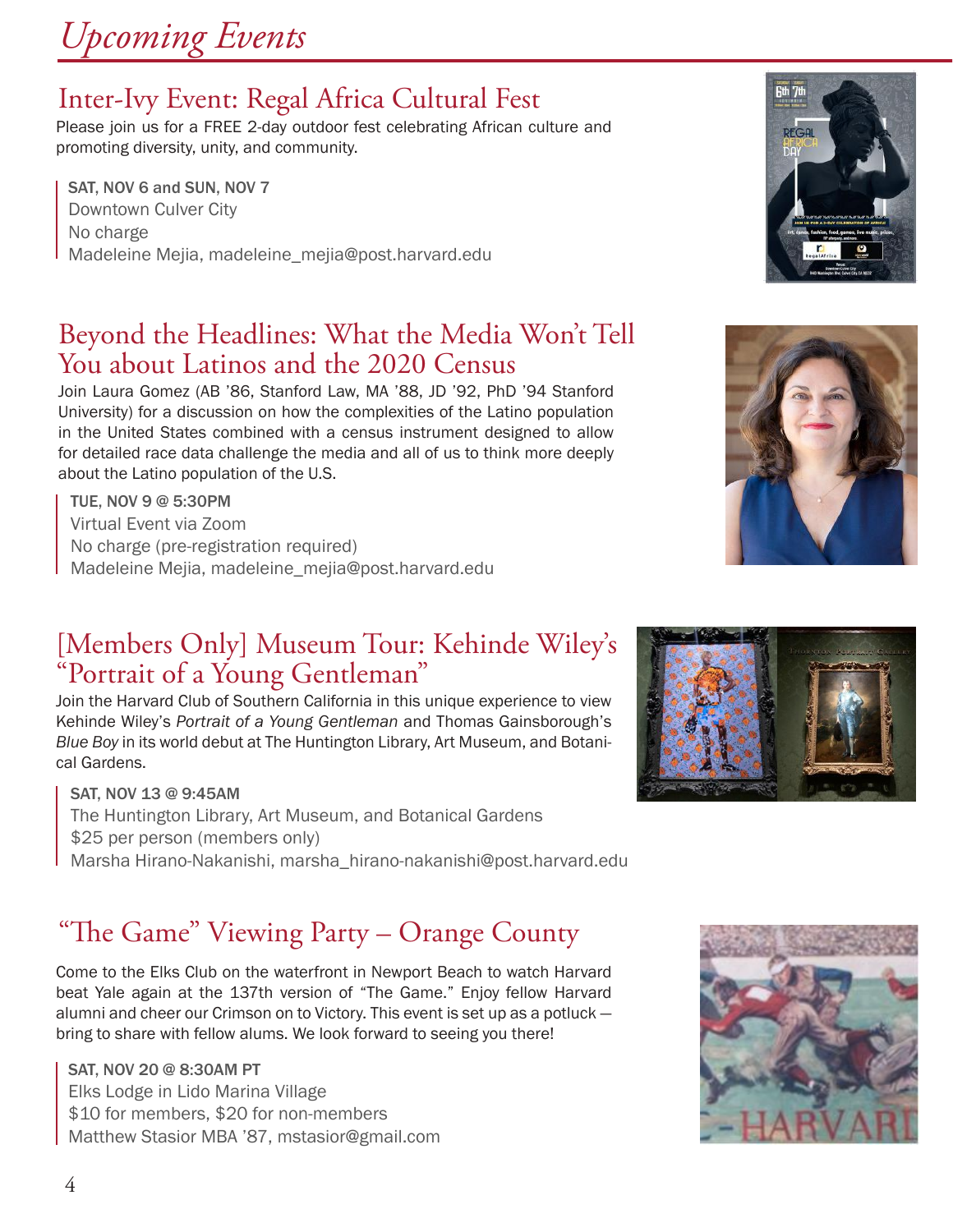# *Upcoming Events*

## "The Game" Viewing Party – Los Angeles

Join fellow alumni (and some Yalies) at Barney's Beanery in Westwood on November 20th to cheer on the Crimson. We anticipate kickoff at around 9:15 AM, with doors opening at around 9:00 AM (please check our website for updates.) We will even provide expert halftime commentary from former Harvard and Yale football players, and a raffle of Harvard and Yale memorabilia.

SAT, NOV 20 @ 9:00AM PT Barney's Beanery Westwood \$5 for members, \$10 for non-members Maurice Levin, maurice@cycads.com

## Partner Club Event (HCSC): Human Advantage in an Age of Technology and Turmoil

Many think that humanity's power rests on our ability to make decisions and worry that machines may increasingly make decisions for us. But this misses the most important point: the power of human cognition lies in our ability to imagine actionable options beyond the obvious. It's the secret of great innovators in business, science and the arts.

THU, DEC 9 @ 4:00PM Virtual Event via Zoom No charge (pre-registration required)



## *Harvard's Shared Interest Groups*

## **Harvard Alumni in Healthcare**

Harvard Alumni in Healthcare is a Harvard Special Interest Group connecting Harvard students and alumni to one another and reconnecting alumni to Harvard. Over 2000 members across the globe can connect via the Facebook group and share ideas and resources within medicine, science, and healthcare. Undergraduate students are welcome to post inquiries about connecting with alumni in a specific field of interest, and alumni are encouraged to make and sustain these connections through a mentorship program run through this Facebook group. To learn more, or join, go to: http://harvardalumnihealthcare.com/

## *Welcome to New Members...*

The Harvard Club of Southern California welcomes the following new members:

| James Holloway '16, 'JD '21   | Joshua Klobas AM '12, PhD '18 | Michael Robinson MDV '18 |
|-------------------------------|-------------------------------|--------------------------|
| Pedro Huertas PhD '93, MD '93 | Aman Manhas ALM '21           | Mariel Sena '13          |
| Katalin Janosi-Fair DMD '97,  | Daniel Parmet                 | Emily Short EdM '21      |
| <b>MPH</b> '98                | Adam Phillips JD '21          | Johnny Zeidan ALM '21    |
| Otoniel Jimenez Morfin EdD'00 |                               |                          |



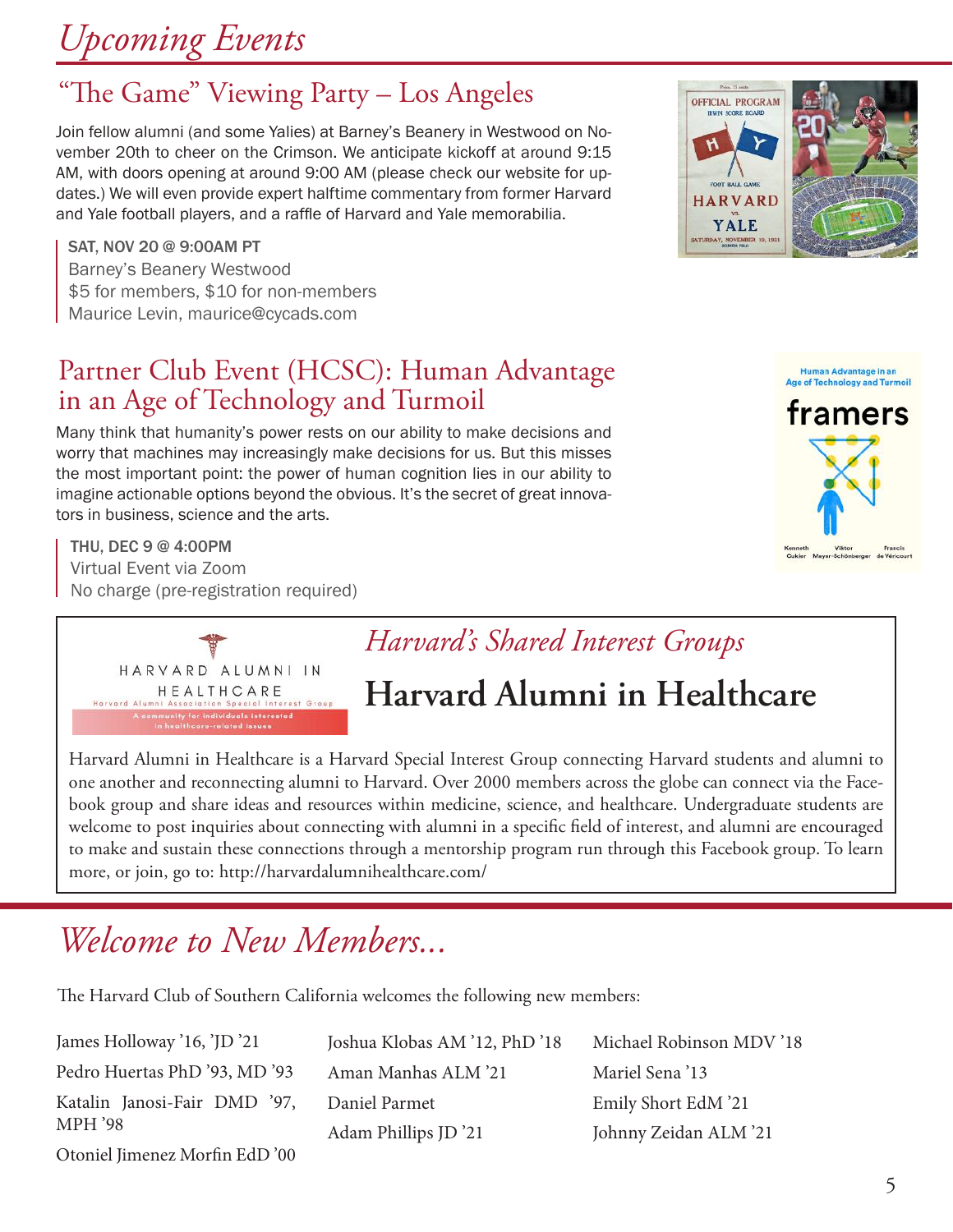## *Q&A from 02138:* Chase Bookin '23



Chase Bookin '23 grew up in Manhattan Beach, California and graduated from Brentwood School, where he was the captain of Brentwood's baseball team, a cellist in Brentwood's Orchestra, and the President of the Model United Nations team. At Harvard, he is a pitcher on the Varsity Baseball team and a member of the Harvard Sports Analytics Collective and the Harvard Investment Association. He concentrates in Economics with a minor in Computer Science. He lives in Mather House. Last summer, he worked for the Oakland Athletics in their Baseball Operations Group. This past year he worked for Electronic Arts on their Tap Sports Baseball mobile game.

### *HCSC: What surprised you about being a student at Harvard?*

CB: I was happily surprised by how approachable the professors are. Whether I'm grabbing a meal with one or discussing something interesting I read about with another in office hours, I've enjoyed seeing how genuinely enthusiastic Harvard professors are about getting to know their students.

### *HCSC: When was the first time you visited Harvard and what were your impressions at that time?*

CB: I think I was eight when I first visited Harvard. I remember my Dad showing us around the Yard and Winthrop House, running around the baseball field, and feeling a combination of comfort and awe. Not much has changed now that I'm a student - Harvard feels like home and simply the sights and interactions I have walking to class each day remind me what a special place it is.

### *HCSC: What was your favorite class (or professor) and why?*

CB: My favorite class was my freshman seminar called *Dreams: Our Minds by Night* taught by Dr. Deirdre Barrett. We spent the semester discussing and analyzing each other's dreams in a tiny room surrounded by stained glass at the top of Memorial Hall. I really enjoyed becoming more familiar with the subconscious mind and what we can learn about ourselves from dreams and other subconscious processes. We visited a dream lab at MIT and Dr. Barrett even walked the class through a guided dream one day. I also met some close friends in the seminar, including one of my future roommates.

### *HCSC: What has been your funniest moment at Harvard?*

CB: It's hard to choose one - I'm just excited to get back to the always-entertaining banter with my teammates and friends around campus.

### *HCSC: If you were President of Harvard, what would change?*

CB: I would encourage students to leave Cambridge more often and go explore. There are so many interesting cities and beautiful places to get to know in New England. It's very different from SoCal, and I've really enjoyed getting to know it better.

### *HCSC: What do you miss most about Southern California (other than the weather, food and family)?*

CB: I miss the ocean. I really enjoy fishing and surfing, and the beauty of the Pacific coastline brings about a feeling of ease and presence whenever I'm around it.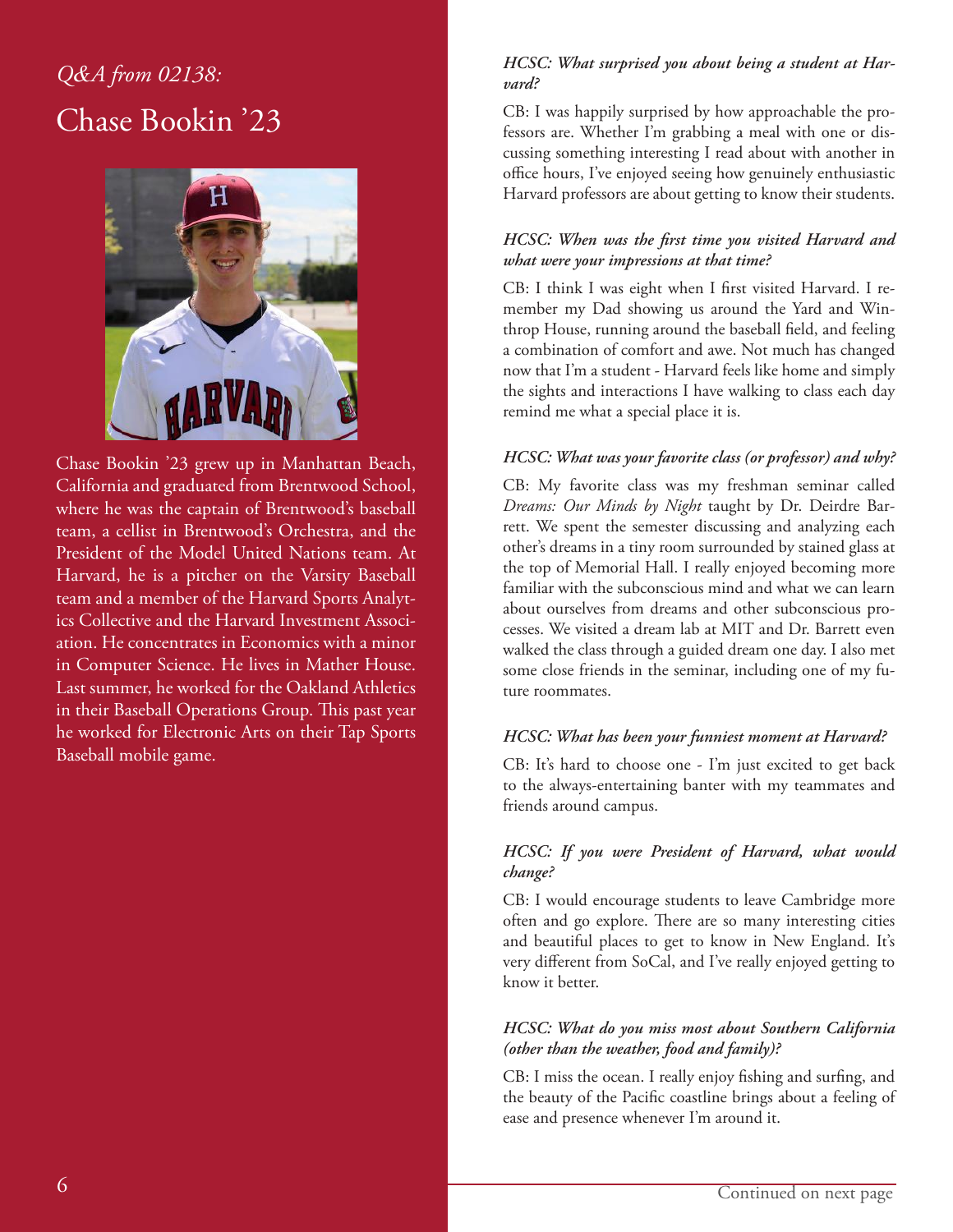#### Continued from page 6

#### *HCSC: How do you think Southern California will figure into your future after Harvard?*

CB: Southern California, particularly my hometown of Manhattan Beach, will always be very special to me. I don't know where I'll end up after college and beyond, but I'm sure I'll stay connected to SoCal with all the family, friends, and memories I have there.

#### *HCSC: How did you manage the transition to virtual classes?*

CB: The transition to virtual classes wasn't too bad, other than having to switch out of a couple sections that suddenly went from 9am ET to 6am PT. No one's that much of an early bird...

#### *HCSC: How did you spend fall and spring semesters of 2020-2021?*

CB: I took a gap year and lived with some Harvard friends in California. I worked at Electronic Arts, played baseball, explored California, and spent a lot of time enjoying the beach with my buddies. It was a lot of fun, and we couldn't wait to get back to Cambridge in August.



## **Jazz Kaur '21 Writes and Produces New Film**

*Zindagi Dobara* is a short film Jazz Kaur '21 is co-writing and producing. Jazz is the only Sikh graduate in the Harvard Class of 2021. The narrative short film centers intergenerational healing with Sikh and LGBTQ+ protagonists who must decide whether to embark on a lifelong journey to coexist and perhaps one day, love one another. The film script just won the Netflix x Tasveer Film Fund grant. For more information or to support Jazz, contact her by email at jaspreet\_kaur@college.harvard.edu.

### Joan Chu Reese '85

**Executive Vice President** Gary Barkin '86, JD '93

**Vice Presidents Communications** John McHugh MD '94 Pooja Nair JD '11

**Vice Presidents Finance/Financial Aid** John Luna '03 Corey Mazza '08

**Vice Presidents Membership** Marsha Hirano-Nakanishi EdD '81 Matthew Stasior '87

**Vice Presidents Orange County** German Enciso HMS Research Fellow '07-'09 A. J. Rogers MD '79

**Vice Presidents Programs** Madeleine Mejia EdM '00 Maiya Williams Verrone '84

**Vice Presidents Radcliffe** Elizabeth Gillis '82 Kay Park '87

**Vice Presidents Schools** Harry Kim '86 Eva Plaza '80

**Secretaries** Jennifer Hsu '95 Lisa Watanabe-Peagler '02

**Past President** Patric M. Verrone '81

**HAA Regional Director** Kay Park '87

#### **BOARD MEMBERS**

Steven M. Arkow '84 Jonathan Aibel '91 Joanna Chan '02 Laura Gomez '86 Karen Hernandez MBA '00 Michael Kline '88 Jade Le '10 Maurice Levin '78, MBA '84 Adia Matthews '10, MBA '15 Sonia Molina DMD '89, MPH '89 George B. Newhouse '76 E. Dryden Pence III '82 Andy Riemer EdM '18 Joe Rogers '86 Ethel Seminario-Laczko EdM '84 Peter Shimamoto JD '85 Brittany Wang '17 Kenneth S. Williams '78

#### 7 **President CLUB NEWSLETTER/ WEBSITE**

Terry Nathan (310) 546-5252 email: HarvardSoCal@gmail.com

This newsletter accepts items for publication. Materials must be submitted by the 12th of the prior month to appear in the following newsletter. Please include a phone number or email address with all submissions. Email submissions to: HarvardSoCal@gmail.com.

Harvard Club of Southern California 1020 Manhattan Beach Blvd, Suite 204 Manhattan Beach, CA 90266